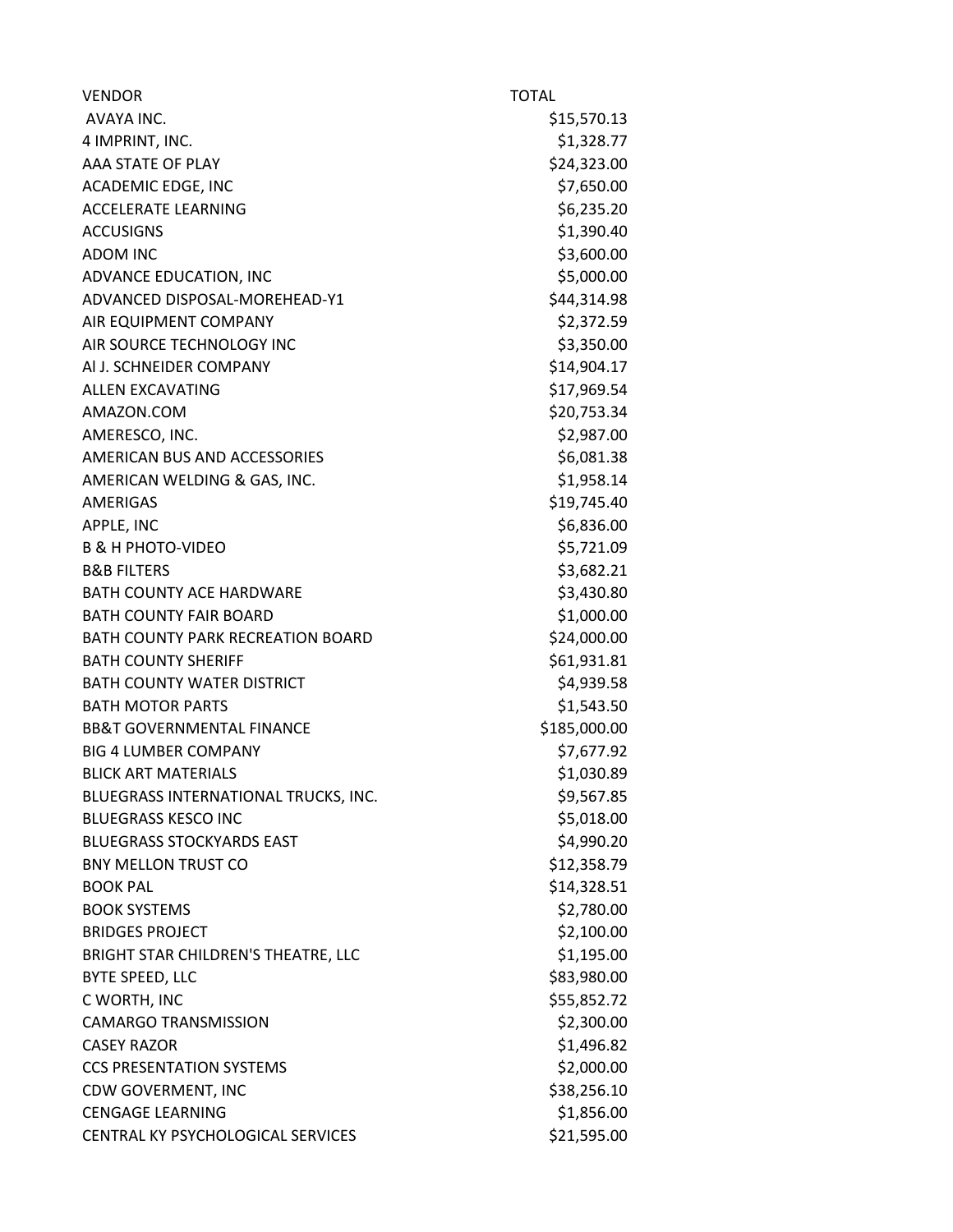| CENTRAL PROGRAMS, INC.                  | \$1,449.56   |
|-----------------------------------------|--------------|
| CENTRAL STATES BUS SALES, INC.          | \$94,341.70  |
| <b>CHARLES WHITAKER</b>                 | \$1,000.00   |
| <b>CINTAS CORPORATION LOC 312</b>       | \$22,762.86  |
| <b>CMW ARCHITECTS &amp; ENGINEERS</b>   | \$187,281.13 |
| <b>COFFEE TREE BOOKS</b>                | \$2,359.80   |
| <b>COMMERCIAL SIGNS</b>                 | \$2,373.46   |
| COMMUNITY FAMILY CLINIC, PLLC           | \$4,500.00   |
| <b>CONSULTING SERVICES INCORPORATED</b> | \$8,400.00   |
| <b>CONTINENTAL SEWING CENTER</b>        | \$2,995.00   |
| CONTRACTORS CHOICE, INC.                | \$1,511.00   |
| <b>CROUCH'S PAVING</b>                  | \$19,635.00  |
| <b>CTL CORPORATION</b>                  | \$1,286.40   |
| <b>CUSTOMINK</b>                        | \$3,948.00   |
| <b>DAY'S BOAT SALES</b>                 | \$1,999.80   |
| DECKER, INC.                            | \$12,158.23  |
| DELL MARKETING L.P.                     | \$24,808.95  |
| DELTA RESOURCES, INC.                   | \$61,838.08  |
| DEMCO, INC                              | \$1,337.58   |
| DIESEL INJECTION SERVICE CO.            | \$1,983.19   |
| DON WILSON MUSIC COMPANY INC            | \$10,640.00  |
| DOUBLE UP TECHNOLOGIES, LLC             | \$16,720.00  |
| <b>DUNLAP INDUSTRIES</b>                | \$3,200.00   |
| DUTCH'S CHEVY AND OLDS                  | \$20,104.76  |
| ECOLAB, INC                             | \$3,299.73   |
| <b>EDMENTUM, INC</b>                    | \$8,089.00   |
| ELECTRONIC SPECIALITY CO.               | \$32,264.31  |
| <b>ELLSWORTH PUBLISHING</b>             | \$1,220.40   |
| EUROSPORT/SOCCER.COM                    | \$5,068.76   |
| <b>FASTENAL</b>                         | \$1,282.60   |
| <b>FERGUSON ENTERPRISES INC #20</b>     | \$2,696.26   |
| FLAGHOUSE, INC.                         | \$2,545.00   |
| <b>FLEETPRIDE INC.</b>                  | \$8,302.20   |
| FLEMING COUNTY BOARD OF EDUCATION       | \$7,604.74   |
| <b>FLEMING MASON</b>                    | \$53,526.38  |
| <b>FLEMINGSBURG MATERIALS</b>           | \$20,684.31  |
| FOLLETT SCHOOL SOLUTIONS, INC.          | \$4,596.78   |
| <b>FORWARD EDGE ASSOCIATES</b>          | \$5,065.00   |
| <b>FRONTLINE EDUCATION</b>              | \$2,844.00   |
| <b>GARRETT COMMUNICATIONS</b>           | \$1,128.14   |
| <b>GEM CITY TIRE</b>                    | \$6,908.88   |
| <b>GENERAL SALES COMPANY</b>            | \$57,082.56  |
| GLOBAL EQUIPMENT CO, INC.               | \$3,151.30   |
| <b>GLORIA METZ</b>                      | \$1,801.78   |
| GLOVER'S GLASS AND LOCK, INC.           | \$1,066.60   |
| <b>GORDON FOOD SERVICE-ID</b>           | \$619,156.10 |
| <b>GREAT MATS SPECIALTY FLOORING</b>    | \$1,357.50   |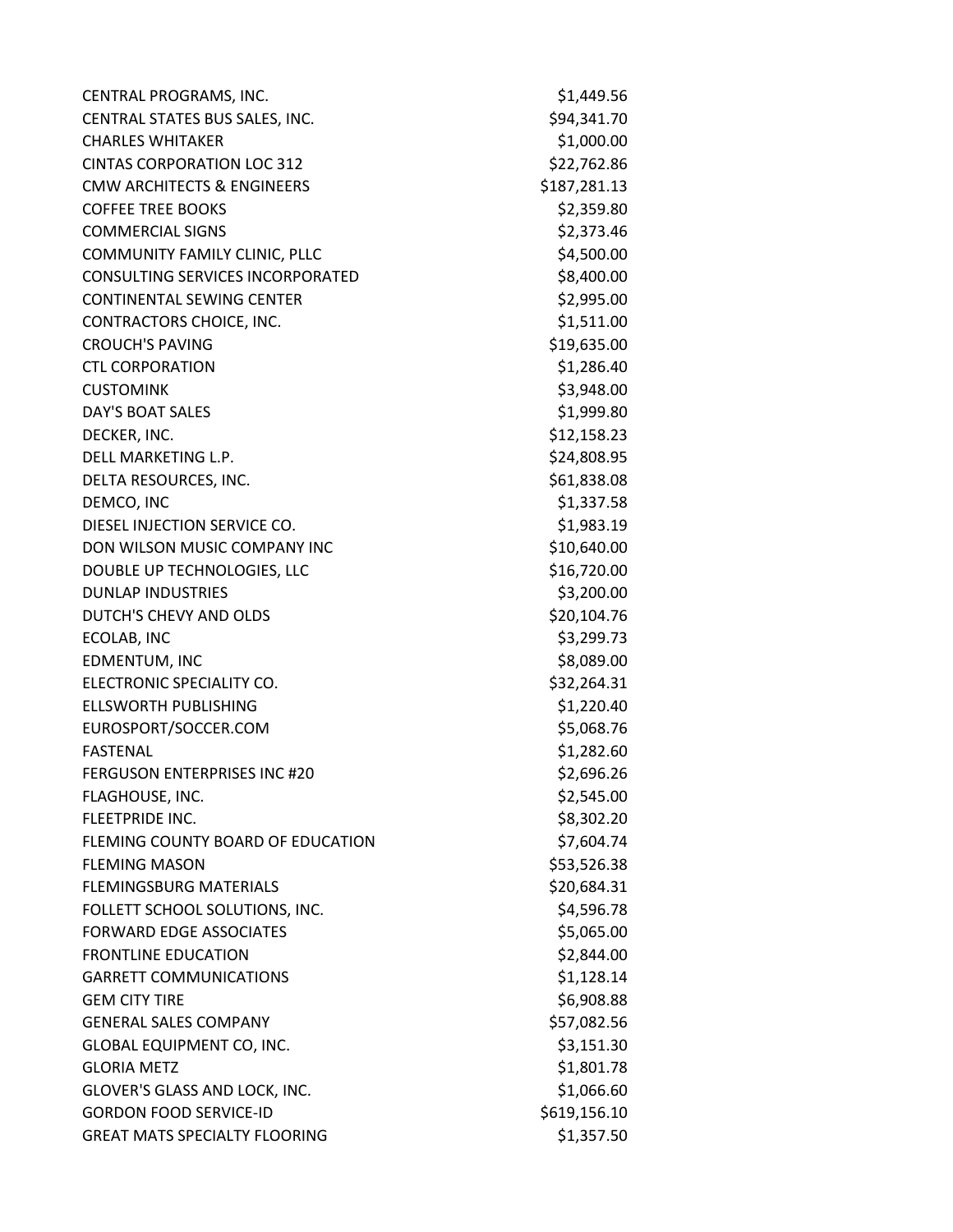| <b>GREENWADE FARM THE HERITAGE LLC""</b>       | \$1,056.00   |
|------------------------------------------------|--------------|
| <b>H &amp; W SPORT SHOP</b>                    | \$1,159.00   |
| HAMILTON, INC.                                 | \$22,734.93  |
| HANDS ON THERAPY, PSC                          | \$66,984.05  |
| <b>HAWKES LEARNING SYSTEMS</b>                 | \$7,916.97   |
| <b>HEARTLAND PAYMENT SYSTEMS</b>               | \$5,675.50   |
| <b>HILLYARD KENTUCKY</b>                       | \$2,570.27   |
| <b>HOUGHTON MIFFLIN HARCOURT PUBLISHING CO</b> | \$43,425.15  |
| <b>HUNTINGTON NATIONAL BANK</b>                | \$458,702.49 |
| HURST MUSIC, INC.                              | \$2,260.41   |
| <b>INFINITE CAMPUS</b>                         | \$11,856.90  |
| INSTITUTE FOR COMPASSION IN JUSTICE, INC       | \$3,125.00   |
| <b>JW PEPPER &amp; SON INC</b>                 | \$1,792.24   |
| J. D. WILLIAMS ENGINEERS/SURVEYORS             | \$25,492.50  |
| JEFFERY FANNIN ENTERPRISES INC.                | \$21,967.55  |
| JOHN DEFRE FINANCIAL                           | \$3,463.60   |
| JOHN WAYNE PEST CONTROL, INC                   | \$10,891.00  |
| <b>JOSTENS, INC</b>                            | \$2,020.47   |
| K12 MANAGEMENT, INC.                           | \$4,750.00   |
| <b>K9 RESOURCES</b>                            | \$8,412.00   |
| <b>KAAC</b>                                    | \$2,275.00   |
| <b>KACTE</b>                                   | \$2,595.00   |
| <b>KASA</b>                                    | \$7,238.00   |
| <b>KASC</b>                                    | \$1,985.00   |
| KELLEY GALLOWAY SMITH GOOLSBY, PSC             | \$20,300.00  |
| KENTUCKY ASSOC. SCHOOL BUSINESS OFFICALS       | \$1,490.00   |
| KENTUCKY ASSOCIATION OF SCHOOL SUPT            | \$1,750.00   |
| <b>KENTUCKY BANK</b>                           | \$80,728.40  |
| KENTUCKY EDUCATIONAL DEVELOPMENT CO            | \$12,418.40  |
| KENTUCKY EMPLOYERS' MUTUAL INSURANCE           | \$66,944.79  |
| KENTUCKY FFA LEADERSHIP TRAINING CE            | \$1,240.00   |
| <b>KENTUCKY MUDWORKS, LLC</b>                  | \$1,552.60   |
| <b>KENTUCKY RETIREMENT SYSTEMS</b>             | \$4,566.75   |
| KENTUCKY SCHOOL BOARDS ASSOCIATION             | \$12,680.08  |
| <b>KENTUCKY STATE TREASURER</b>                | \$164,505.38 |
| KENTUCKY UTILITIES COMPANY/ODP                 | \$307,490.82 |
| K-LOG                                          | \$4,541.86   |
| KPS SALES, LLC                                 | \$109,857.75 |
| KREMER WHOLESALE, INC.                         | \$2,850.40   |
| <b>KROGER</b>                                  | \$3,454.40   |
| <b>KSBIT-WORKERS COMP FUND</b>                 | \$19,179.00  |
| KY NEWSGROUP/MC INVESTMENTS INC                | \$3,513.60   |
| <b>KySTE</b>                                   | \$2,404.00   |
| LAKESHORE LEARNING MATERIALS                   | \$1,286.55   |
| <b>LARRY SLONE</b>                             | \$1,500.00   |
| <b>LIGHTING SOLUTIONS</b>                      | \$9,888.25   |
| LITTLE ACORN OIL COMPANY                       | \$9,175.95   |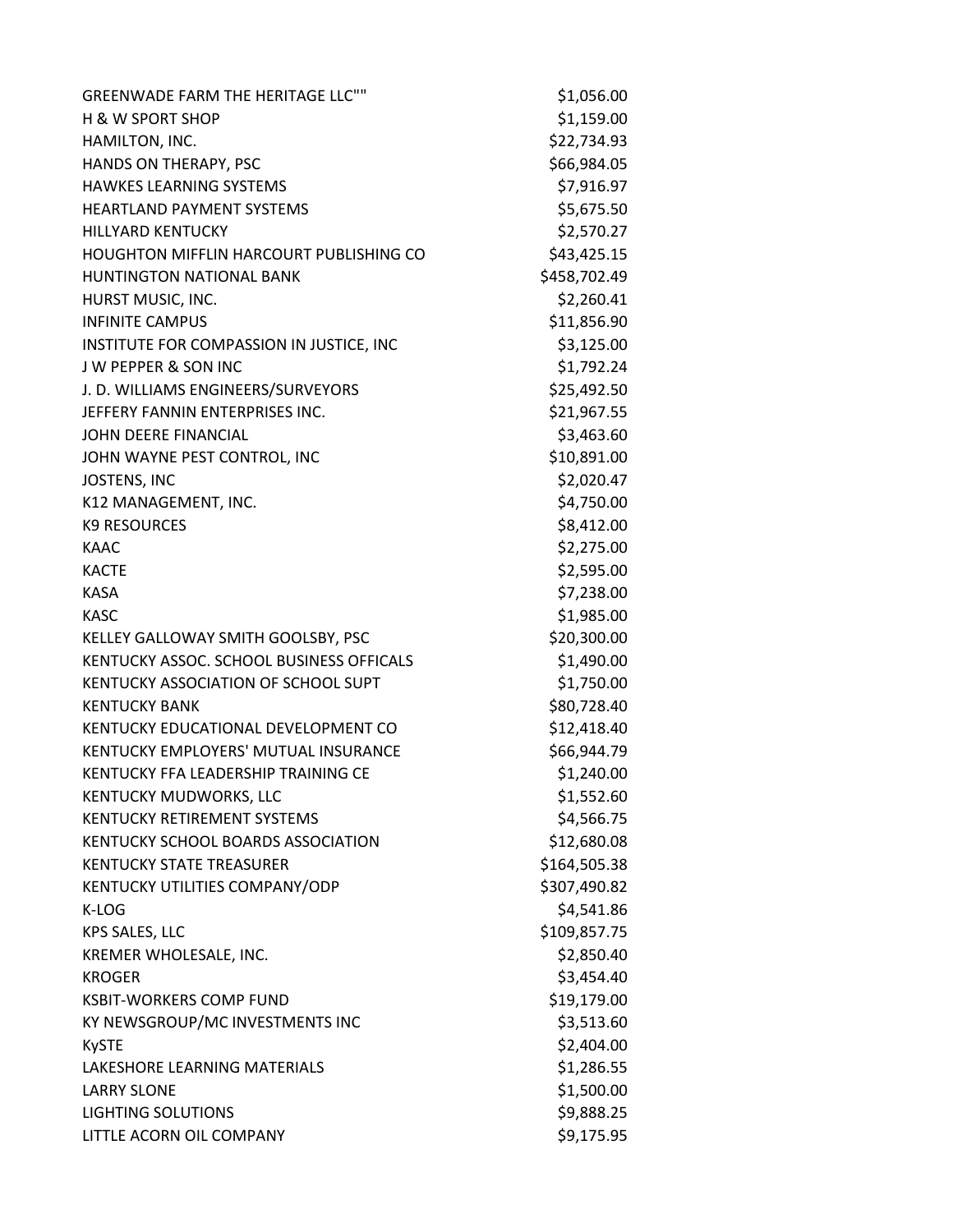| LOGICALIS, INC                              | \$1,484.75      |
|---------------------------------------------|-----------------|
| <b>LOWES SPORTING GOODS</b>                 | \$14,834.67     |
| LOWES, INC                                  | \$3,355.92      |
| <b>MAJOR BRANDS</b>                         | \$8,511.00      |
| MANSEA METAL, INC.                          | \$11,009.35     |
| <b>MARCO PROMOTIONS</b>                     | \$1,078.89      |
| <b>MARLIN</b>                               | \$1,321.19      |
| <b>MARTHA'S KITCHEN</b>                     | \$2,860.00      |
| <b>MATT VANFOSSEN MUSIC</b>                 | \$1,000.00      |
| MAZANEC, RASKIN & RYDER CO., LPA            | \$2,800.00      |
| MCGRAW-HILL SCHOOL EDUCATION HOLDINGS, LLC  | \$8,151.84      |
| MICHAEL A. WILLIAMS                         | \$11,801.25     |
| MICHELE RAE JOHNSON                         | \$1,805.52      |
| <b>MITCHELL MILLER</b>                      | \$14,400.00     |
| MOBYMAX, LLC                                | \$3,258.50      |
| <b>MONTGOMERY TRACTOR SALES</b>             | \$3,506.51      |
| <b>MOREHEAD ELECTRIC</b>                    | \$1,724.28      |
| MOREHEAD STATE UNIVERSITY                   | \$28,736.74     |
| <b>MORGAN HOWARD</b>                        | \$1,000.00      |
| MOSS WHOLESALE FLOWERS, INC.                | \$5,441.85      |
| MOUNTAIN TOP, INC.                          | \$54,000.00     |
| <b>MOVIE TAVERN</b>                         | \$1,070.00      |
| MURPHY GROUP ARCHITECTS, PLLC               | \$7,642.32      |
| NANDINO INDUSTRIAL ELECTRICAL               | \$4,119.10      |
| <b>NASCO</b>                                | \$2,086.52      |
| NATIONAL FFA ORGANIZATION                   | \$1,536.50      |
| NATIONAL TECHNOLOGY STUDENT ASSOCIATION     | \$1,200.00      |
| NCS PEARSON, INC.                           | \$3,713.70      |
| NORTHWEST EVALUATION ASSOCIATION            | \$18,487.50     |
| <b>NU THREADZ LTD</b>                       | \$2,907.50      |
| OFFICE DEPOT, INC                           | \$16,296.81     |
| ONE CALL NOW                                | \$6,615.27      |
| OTC BRANDS, INC.                            | \$2,336.61      |
| <b>OWINGSVILLE WATERWORKS</b>               | \$38,173.48     |
| PACKS+WALKER LLC                            | \$29,700.00     |
| PARENT-TEACHER STORE                        | \$1,048.47      |
| PAYROLL ACCOUNT                             | \$13,242,486.62 |
| PEARSON EDUCATION, INC.                     | \$5,890.26      |
| <b>PIMSER</b>                               | \$5,532.70      |
| PIONEER MANUFACTURING CO.                   | \$1,428.00      |
| PITNEY BOWES GLOBAL FINANCIAL SERVICES, LLC | \$2,930.64      |
| PLUMBERS SUPPLY CO                          | \$3,889.06      |
| POSITIVE PROMOTIONS, INC.                   | \$1,961.32      |
| <b>POSTMASTER</b>                           | \$3,385.84      |
| PROSYS INFORMATION SYSTEMS                  | \$7,449.00      |
| <b>PSST</b>                                 | \$12,520.00     |
| <b>PURCHASE POWER</b>                       | \$3,074.67      |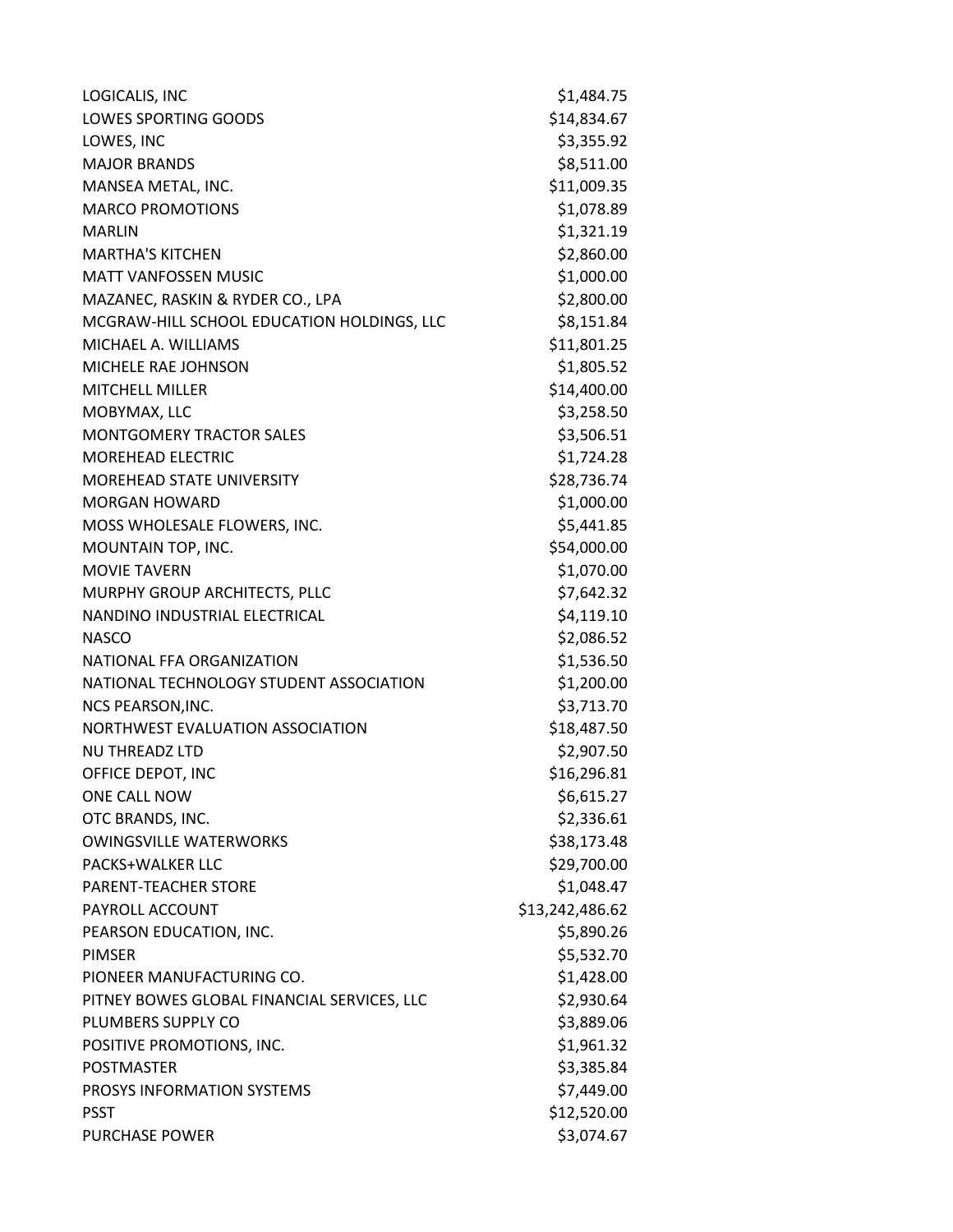| <b>QUILL CORPORATION</b>                  | \$45,704.03  |
|-------------------------------------------|--------------|
| RENAISSANCE LEARNING, INC.                | \$9,082.00   |
| REYNOLDS FARM EQUIPMENT                   | \$1,469.63   |
| RIDDELL/ALL AMERICAN SPORTS CORP          | \$5,582.50   |
| S.W.H. SUPPLY COMPANY                     | \$2,276.09   |
| SAFETY KLEEN SYSTEMS, INC                 | \$1,065.22   |
| SAVE-A-LOT CONATSER ENTERPRISES           | \$3,532.68   |
| <b>SCHILLER HARDWARE</b>                  | \$1,622.40   |
| SCHOLASTIC BOOK FAIRS INC                 | \$9,878.41   |
| <b>SCHOLASTIC INC</b>                     | \$5,255.24   |
| SCHOOL HEALTH CORP.                       | \$1,822.85   |
| SCHOOL SPECIALTY INC.                     | \$4,117.85   |
| SECURITY VOICE, INC.                      | \$1,800.00   |
| <b>SHERRI'S PIZZA HOUSE</b>               | \$1,552.36   |
| SHERWIN-WILLIAMS                          | \$4,031.86   |
| SHI INTERNATIONAL CORP.                   | \$14,082.40  |
| <b>SHOCKEY TOURS, INC.</b>                | \$1,340.00   |
| SITE SUPPLY, INC.                         | \$40,000.00  |
| SITEIMPROVE, INC.                         | \$3,868.00   |
| <b>SNEDEGAR'S CONSTRUCTION</b>            | \$5,600.00   |
| SOUNDWAVE PRODUCTIONS                     | \$3,500.00   |
| SOUTHERN BELLE DAIRY FOODS                | \$133,387.60 |
| SOUTHERN STATES INSURANCE GROUP, INC      | \$140,016.81 |
| ST. CLAIRE MEDICAL CENTER, INC.           | \$2,040.00   |
| <b>STERLING LANES, LLC</b>                | \$1,500.00   |
| <b>SUPERIOR DENTAL CARE</b>               | \$4,679.76   |
| SWARTZ MOWING, INC.                       | \$1,400.00   |
| <b>SWEETWATER</b>                         | \$1,063.96   |
| <b>TE21</b>                               | \$4,400.00   |
| TEACHER CREATED MATERIALS, INC.           | \$2,203.41   |
| TECH 24-COMMERICAL FOODSERVICE REPAIR INC | \$1,760.53   |
| TENTH FRAME CINEMA                        | \$3,938.51   |
| <b>TERESA CAUDILL</b>                     | \$1,232.97   |
| THE AL J. SCHNEIDER COMPANY               | \$2,301.38   |
| THE HUNTINGTON NATIONAL BANK              | \$146,268.39 |
| THE WELLS GROUP, LLC                      | \$5,797.50   |
| THERMAL EQUIPMENT SALES, INC.             | \$1,848.78   |
| <b>THYSSENKRUPP ELEVATOR CORPORATION</b>  | \$7,379.84   |
| <b>TIERNEY BROTHERS INC</b>               | \$97,819.78  |
| TIME WARNER CABLE-SWO DIVISION            | \$4,914.79   |
| TOM ROTH                                  | \$1,000.00   |
| <b>TONAS GRAPHICS</b>                     | \$3,246.81   |
| <b>TONY ROTH</b>                          | \$1,566.12   |
| <b>TOUCHDOWN TURF</b>                     | \$10,650.00  |
| <b>TRANE PARTS CENTER</b>                 | \$3,200.43   |
| TRUCKPRO, LLC - LEXINGTON                 | \$2,640.38   |
| TYLER TECHNOLOGIES, INC.                  | \$4,532.34   |